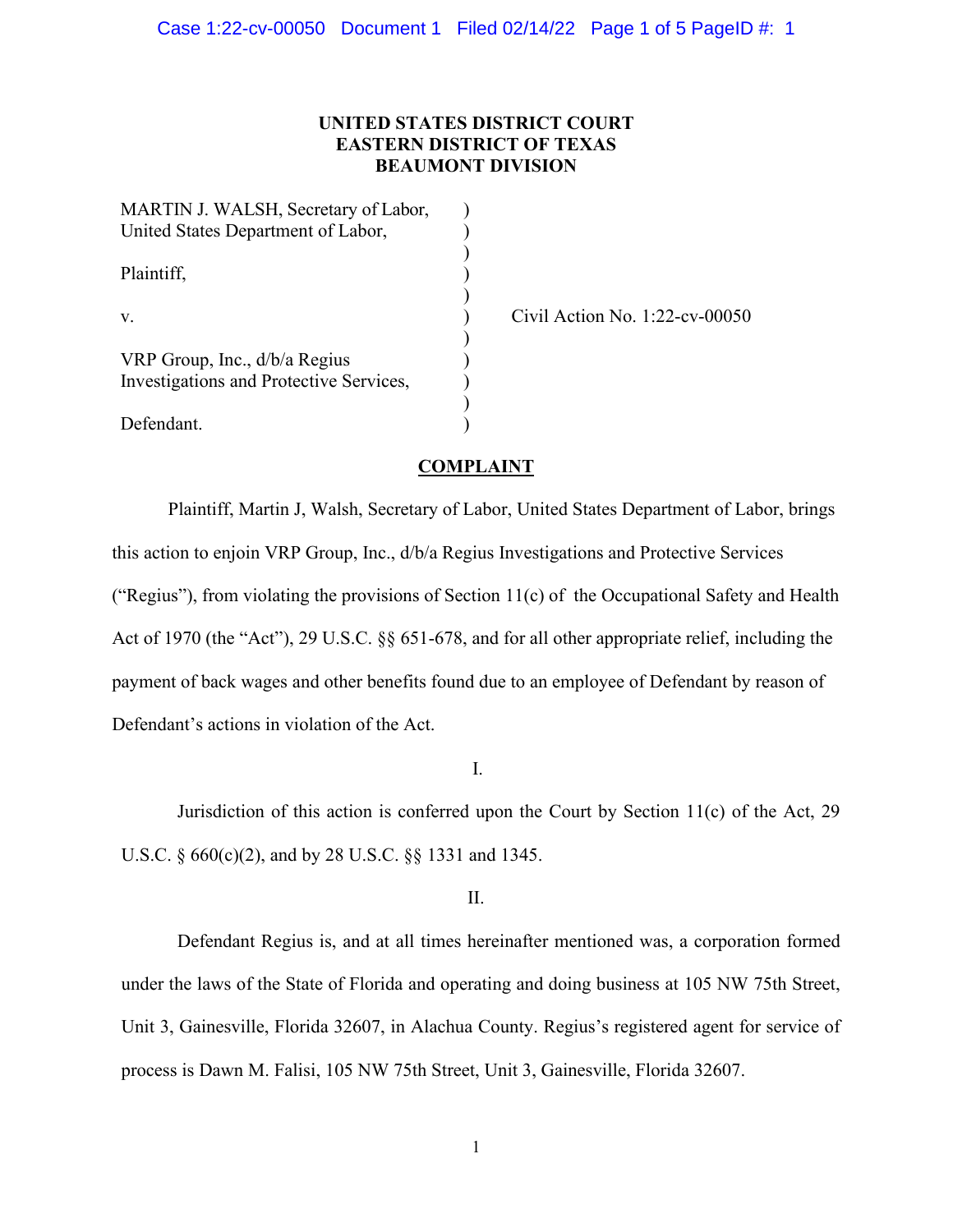## Case 1:22-cv-00050 Document 1 Filed 02/14/22 Page 2 of 5 PageID #: 2

Venue is proper in this district as a substantial part of the events or omissions giving rise to the claim occurred in Port Arthur, Texas in Jefferson County, which is within the jurisdiction of the Court.

### III.

At all relevant times mentioned hereafter, Craig Guydan was employed by Defendant, and was employed by an employer as defined by Sections 3(5) and 3(6) of the Act, 29 U.S.C. §§ 652(5) and (6).

### IV.

On or about September 3, 2020, Guydan filed a retaliation complaint with the Occupational Safety and Health Administration ("OSHA") alleging that Defendant discriminated against him in violation of Section  $11(c)(1)$  of the Act, 29 U.S.C. § 660(c)(1).

OSHA investigated this complaint in accordance with Section  $11(c)(2)$  and determined that Defendant violated Section 11(c) of the Act.

### V.

On or about August 30, 2020, Defendant discriminated against Guydan by terminating his employment because he exercised rights afforded to him by the Act by filing complaints about safety and health issues with Defendant when he texted his supervisors about the COVID-19 policies and protocols and the availability of secure firearm storage at temporary employee housing provided for Defendant's employees.

In August 2020 Defendant supplied security services to a third party, Entergy Texas, in and around Port Arthur, Texas in response to the Hurricanes Laura and Marco. Guydan was one of the employees assigned to the Port Arthur, Texas location. Based on information and belief, employees assigned to this worksite, including Guydan, carried firearms in the scope of their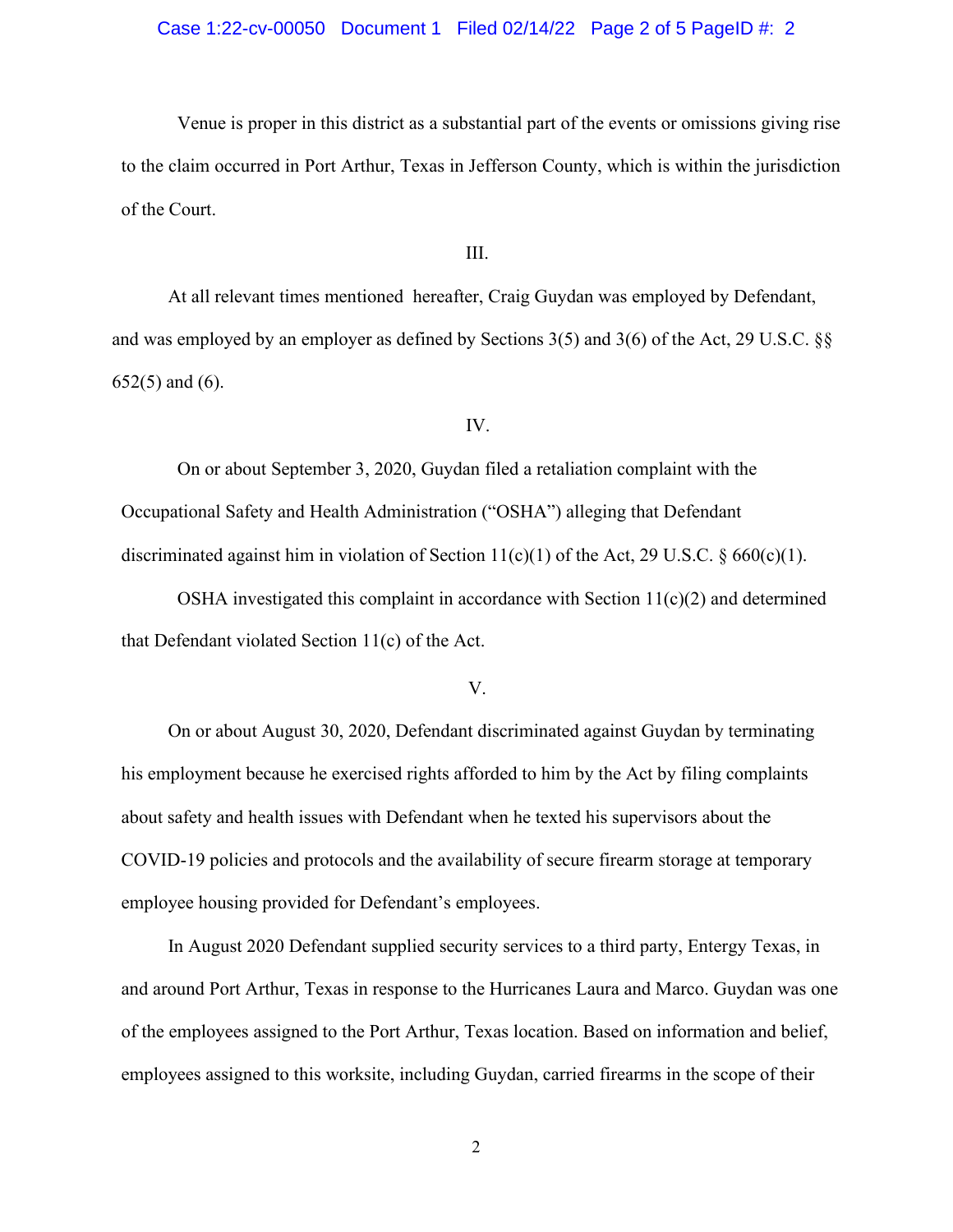### Case 1:22-cv-00050 Document 1 Filed 02/14/22 Page 3 of 5 PageID #: 3

employment. Initially, employees assigned to the Port Arthur, Texas location were housed in a hotel approximately 2 hours away from the worksite. On August 30, 2020, Defendant directed the employees assigned to the Port Arthur, Texas location to relocate from the hotel to temporary housing at the worksite through a group chat on a secure messaging app called "Signal."

Shortly after receiving the message to relocate, Guydan responded on the Signal group chat with several text messages to his supervisors raising legitimate safety and health concerns about (1) the COVID-19 policies and protocols and (2) the availability of secure firearm storage at the temporary employee housing site. Based on information and belief, the Signal group chat included all of Defendant's employees, including supervisors and managers, assigned to the Port Arthur, Texas and surrounding locations for the Hurricanes Laura and Marco. Less than ten minutes after his first text asking about the COVID-19 protocols, Defendant terminated Guydan's employment by text message in the Signal group chat.

### VI.

As a result of Defendants' discriminatory actions, Guydan incurred damages, which include loss of salary, benefits and compensation, and other monetary and non-monetary losses.

#### VII.

By the actions described in Paragraph V above, Defendant discriminated, and is discriminating against, Complainant Craig Guydan because he exercised rights under or related to the Act, and thus, Defendant engaged in conduct in violation of Section  $11(c)(1)$  of the Act, 29 U.S.C. § 660(c)(1).

WHEREFORE, Plaintiff prays for judgment:

A. Permanently enjoining and restraining Defendant, its officers, agents, servants,

3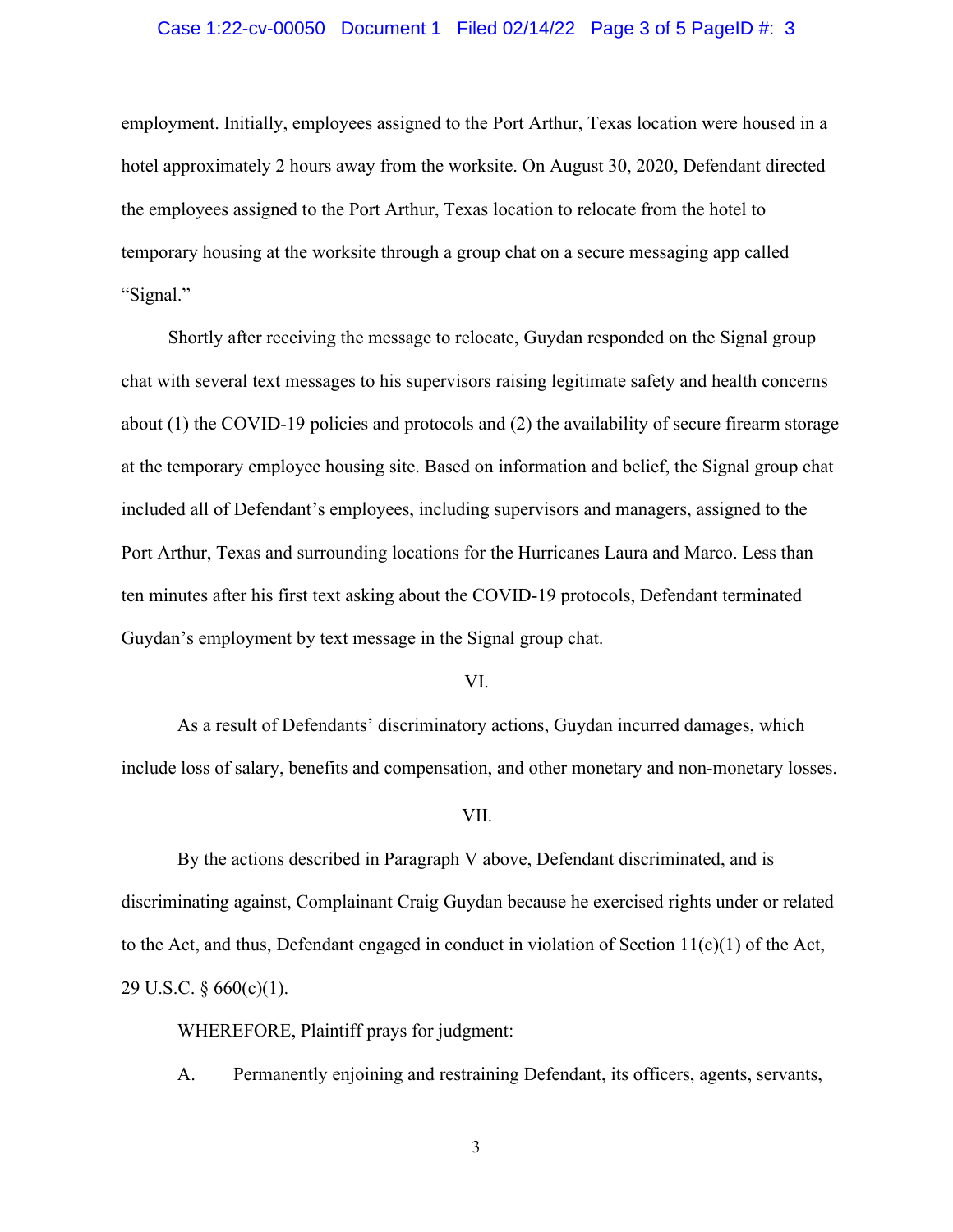### Case 1:22-cv-00050 Document 1 Filed 02/14/22 Page 4 of 5 PageID #: 4

employees and those persons in active concert or participation with them, from violating the provisions of Section  $11(c)(1)$  of the Act;

B. Ordering Defendant to make Guydan whole by 1) reimbursing him for lost wages and other lost benefits that resulted from terminating Guydan's employment, with interest thereon from the date due until paid; 2) offering reinstatement to Guydan, or in lieu of reinstatement, providing him with front pay in an amount to be determined at trial; and 3) expunging from all personnel and company records references to the circumstances giving rise to Guydan's unlawful adverse action;

C. Ordering Defendant to make Guydan whole by providing compensation to reimburse him for any costs, expenses and/or other pecuniary losses he incurred as a result of Defendant's discriminatory actions;

D. Ordering Defendant to make Guydan whole by providing compensation for non-pecuniary losses he incurred, including emotional pain and suffering and damage to his professional and personal reputation;

E. Ordering Defendant to pay additional compensation to Guydan as exemplary or punitive damages in an amount to be determined at trial:

F. Ordering Defendant to post in a prominent place for a period of 60 consecutive days a notice stating it will not in any manner discriminate against any employee for engaging in activities protected by Section 11(c) of the Act; and

G. Ordering such other and further relief as may be necessary or appropriate, and for the costs of this action.

4